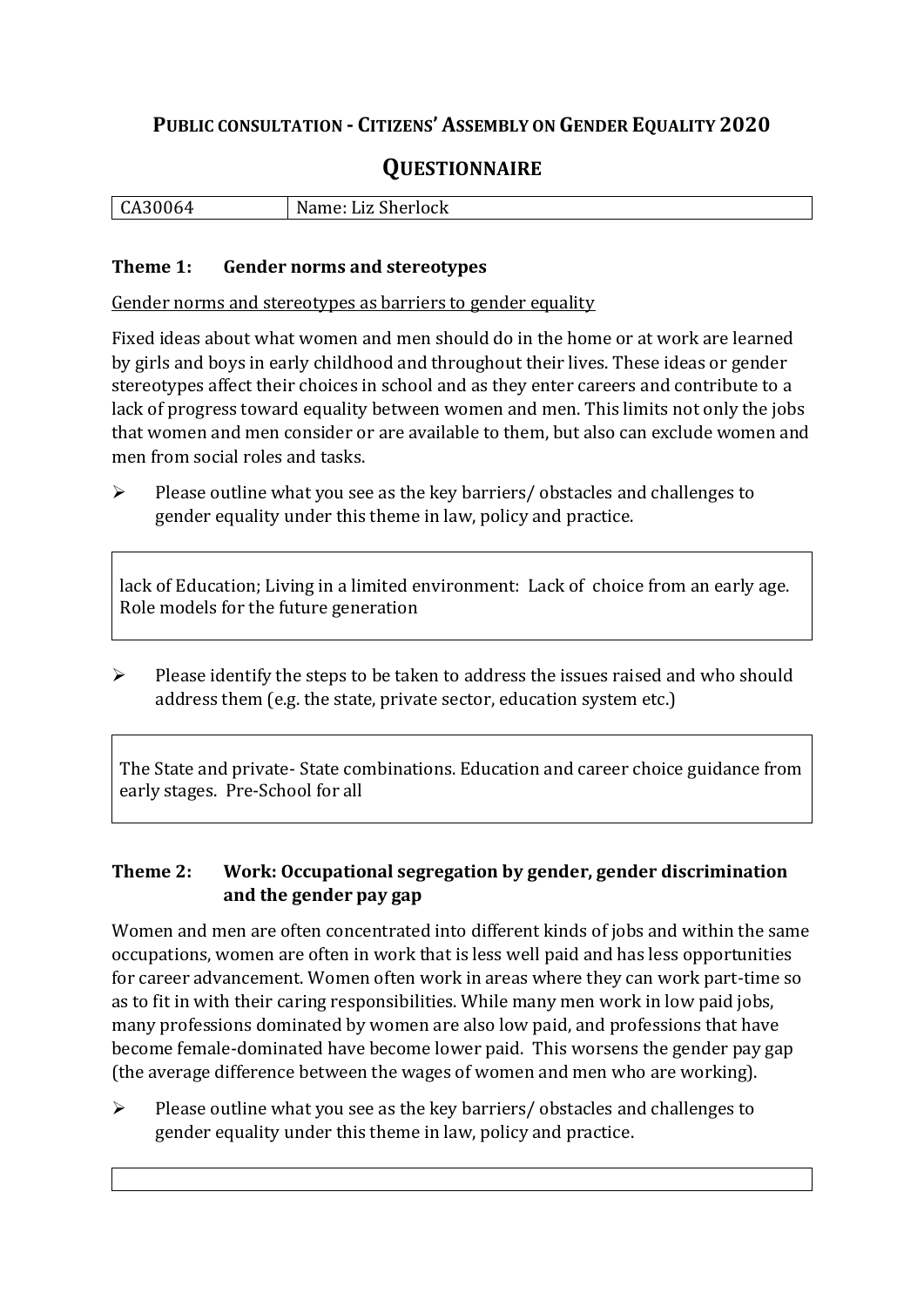Jobs without pay descriptions should end. Educate Personnel Staff

➢ Please identify the steps to be taken to address the issues raised and who should address them (e.g. the state, private sector, education system etc.)

### All Society ; Law, Statesmen and women , Media, Schools

### **Theme 3. Care, paid and unpaid, as a social and family responsibility**

Care -- the social responsibility of care and women and men's co responsibility for care, especially within the family

Women remain disproportionately responsible for unpaid care and often work in poorly paid care work. For working parents or [lone parents,](https://aran.library.nuigalway.ie/bitstream/handle/10379/6044/Millar_and_Crosse_Activation_Report.pdf?sequence=1&isAllowed=y) balancing paid work with parenting and or caring for older and dependent adults presents significant challenges. Women are [most disadvantaged by these challenges,](https://eige.europa.eu/gender-equality-index/game/IE/W) yet men also suffer from lack of opportunities to share parenting and caring roles. Despite recent legislation and policy initiatives to support early years parental care, [inequalities in the distribution of unpaid](https://www.ihrec.ie/app/uploads/2019/07/Caring-and-Unpaid-Work-in-Ireland_Final.pdf)  [care](https://www.ihrec.ie/app/uploads/2019/07/Caring-and-Unpaid-Work-in-Ireland_Final.pdf) continue between women and men. The cost of childcare has been identified as a particular barrier to work for women alongside responsibilities of caring for older relatives and dependent adults.

- ➢ Please outline what you see as the key barriers/ obstacles and challenges to gender equality under this them in law, policy and practice.
- ➢ Please identify the steps to be taken to address the issues raised and who should address theme (e.g. the state, private sector, education system etc.)

### **Theme 4: Women's access to, and representation in, public life and decision making**

Ensure women's participation and representation in decision-making and leadership in the workplace, political and public life

Women are systematically underrepresented in leadership in [economic](https://eige.europa.eu/gender-equality-index/2019/compare-countries/power/2/bar) and [political](https://eige.europa.eu/gender-equality-index/2019/compare-countries/power/1/bar)  [decision-](https://eige.europa.eu/gender-equality-index/2019/compare-countries/power/1/bar)making. Despite the introduction of a candidate gender quota (through the system of party funding) for national political office, and [initiatives](https://betterbalance.ie/) to support women's access to corporate decision-making roles, men continue to dominate leadership